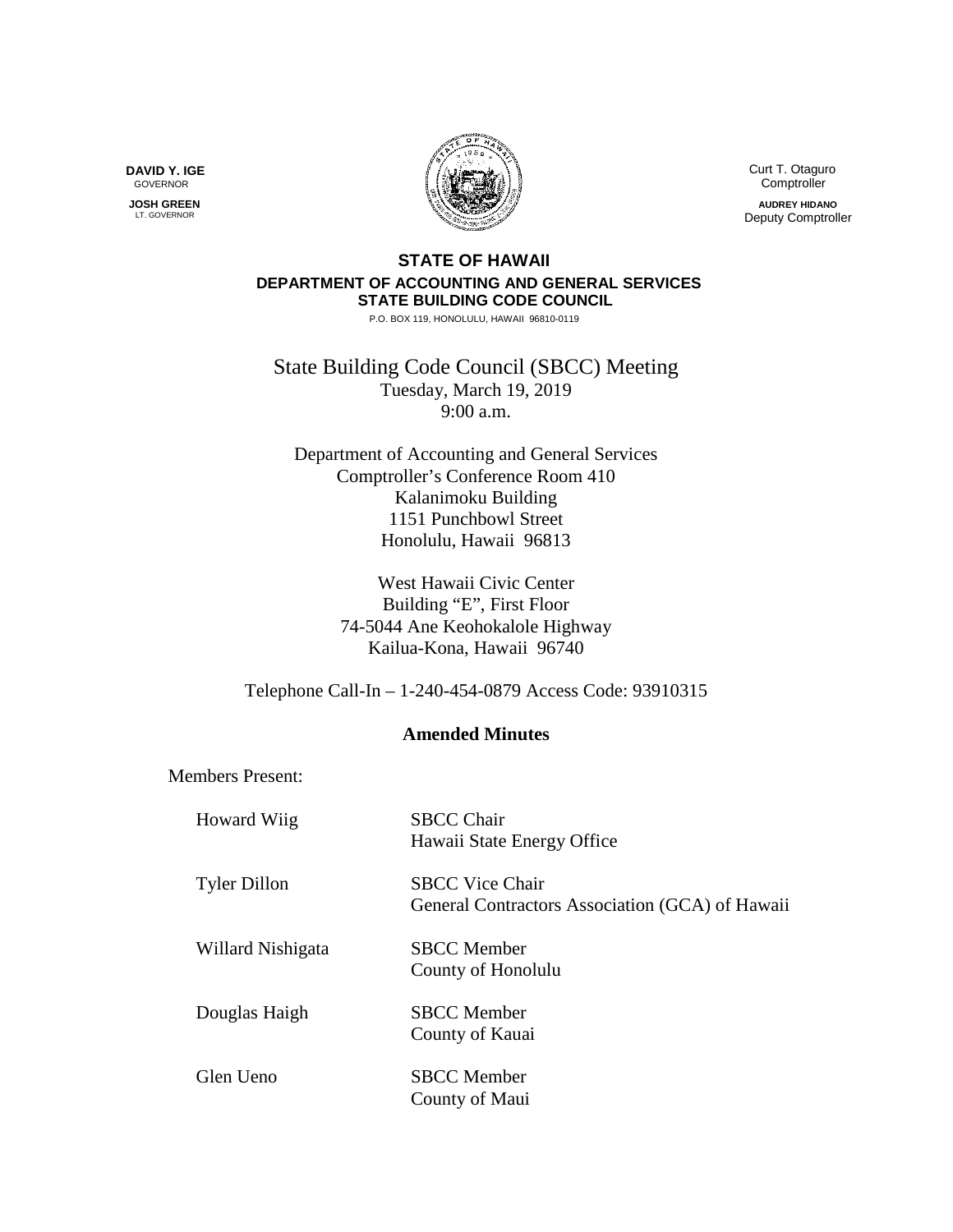| <b>Richard Meyers</b>       | <b>SBCC</b> Member<br>American Institute of Architects (AIA)                       |
|-----------------------------|------------------------------------------------------------------------------------|
| Lloyd Rogers                | <b>SBCC</b> Member<br>State Fire Council Administrative Specialist                 |
| Gregg Serikaku              | <b>SBCC</b> Member<br>Subcontractors Association of Hawaii                         |
| Lyle Carden                 | <b>SBCC</b> Member<br><b>Structural Engineers Association of Hawaii</b><br>(SEAOH) |
| <b>Members Not Present:</b> |                                                                                    |
| Neal Tanaka                 | <b>SBCC</b> Member<br>Hawaii County Department of Public Works                     |
| Dennis Mendoza              | <b>SBCC</b> Member<br>Department of Labor and Industrial Relations                 |
| <b>Other Attendees</b>      | Elevator Division (DLIR)                                                           |
| <b>Kraig Stevenson</b>      | International Code Council (ICC)                                                   |
| Lee Clifton                 | <b>ICC</b>                                                                         |
| Stella Kam                  | <b>Deputy Attorney General</b>                                                     |
| Gary Chock                  | Martin and Chock Inc.                                                              |
| Sehun Nakama                | Hawaii Energy                                                                      |

1. Call to Order

The meeting was called to order at 9:08 a.m.

- 2. Introductions and Public Comments
	- a. Kraig Stevenson, from the International Code Council (ICC), brought copies of the International Energy Conservation Code (IECC) and the International Green Construction Code that would be for the president or other officer of the Hawaii Association of County Building Officials. ICC will also provide a complimentary attendance for the ICC's annual fall leadership academy.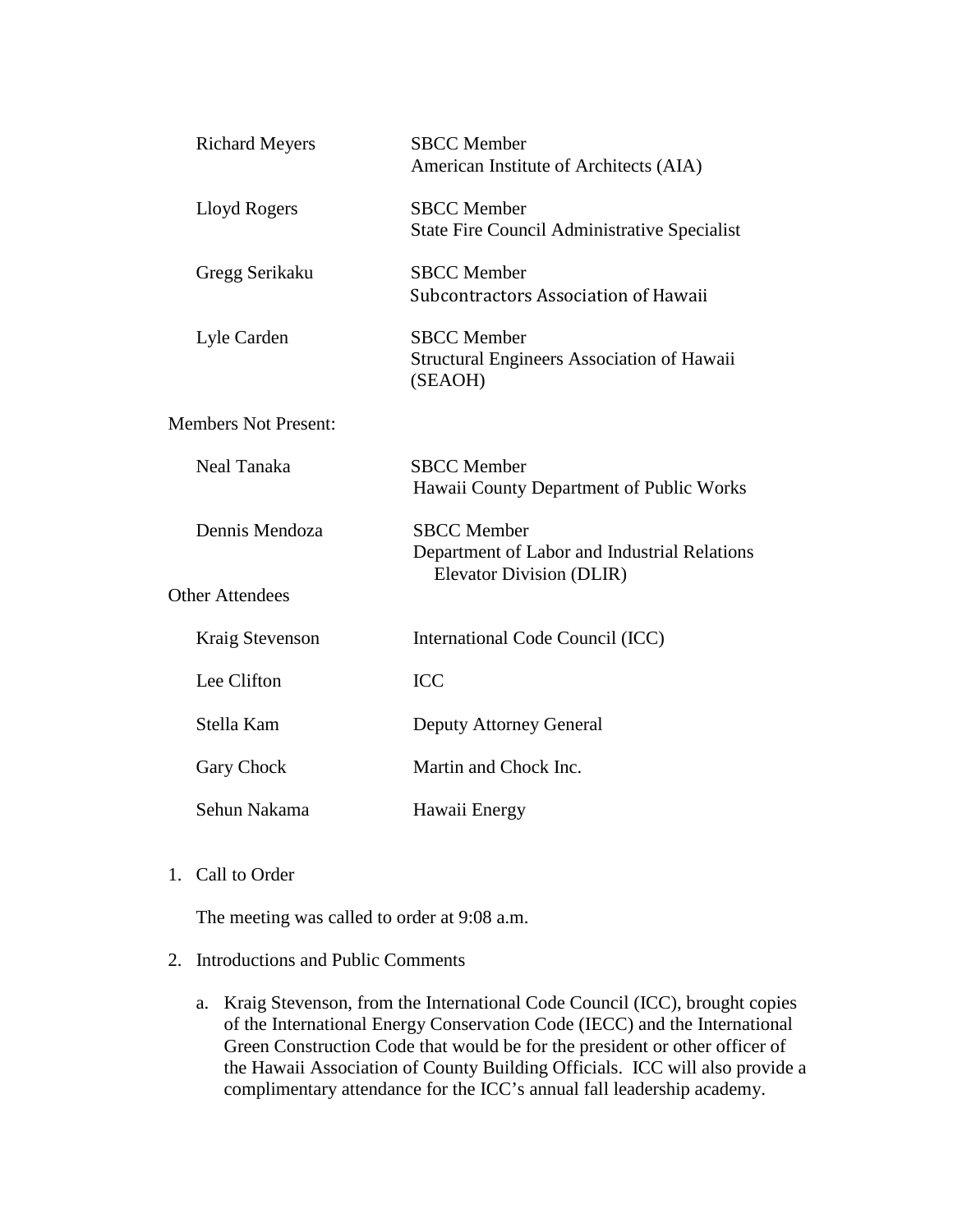- b. Mr. Stevenson explained that the ICC has two hearings every code cycle, which the action committee can vote to approve or disapprove amendment proposals. Any ICC member can make a floor proposal to overturn the action committee's vote. Amendment proposals can be made online by any member, but a two-thirds governmental vote will determine approval or not.
- c. Chair Wiig stated each of the counties have ICC governmental votes. The upcoming 2021 IECC will require additional clean energy provisions.
- d. Mr. Stevenson provided a review of the formation of the ICC following the publication of the 1997 codes, when the three national code organization joined together to create the I codes. Following the IBC 2012 edition, swimming pool requirements were removed and the ICC and professionals from the National Drowning Prevention Alliance supported the development of the International Swimming Pool and Spa Code. The code includes plumbing, electrical and barrier provisions to reduce child drownings. Dwight Perkins of the International Association of Plumbing and Mechanical Officials (IAPMO), stated that IAPMO also has a swimming pool code.
- e. Members discussed the state building code applying to state projects and the county code applying to private projects. Normally State projects will get a county building permit approval and if there are conflicts between the county and state codes, the stricter provisions will apply.
- f. Rick Meyer is the official AIA representative and an official letter from the SEOAH appointing Lyle Carden as their representative is being processed.
- g. Member Rogers requested the DLIR to send a replacement representative to the SBCC meetings.
- 3. Review and approval of minutes of the February 19, 2019 meeting.

**Motion:** Member Haigh motioned to approve the February 19, 2019, meeting minutes. The motion was seconded by Member Dillon and unanimously approved.

4. Discussion of Administrative Coordination

Status of the Federal Emergency Management Agency (FEMA) Grant **Procurement** 

The memorandum of agreement between the DAGS, the SBCC, and the Hawaii Emergency Management Agency is in the final steps of completion. Budgeted funds from DAGS is available and \$60,000 is reimbursable from the FEMA grant. Once completed, bids will be solicited to fund updated, high resolution wind maps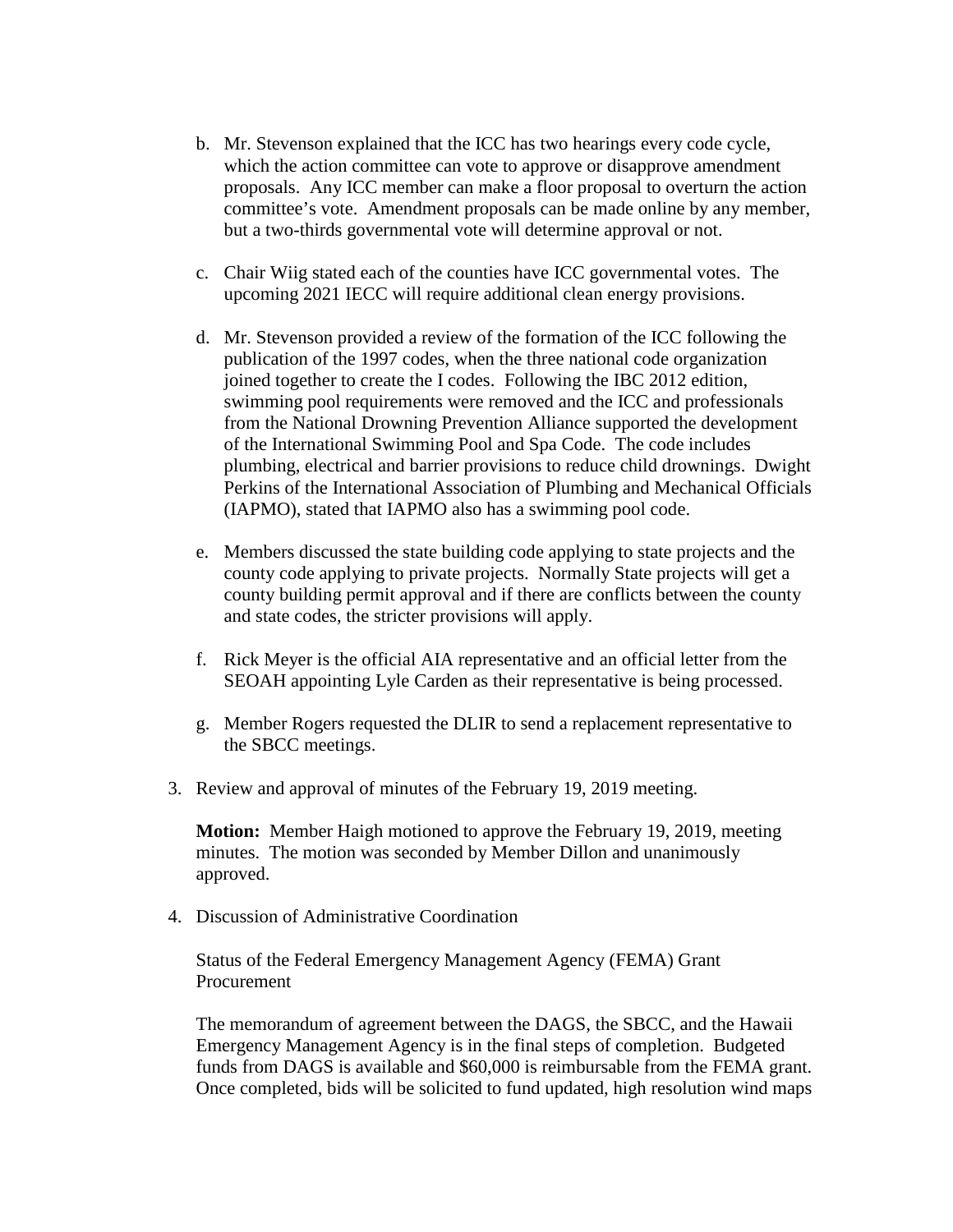for all the Hawaii islands to be incorporated into the Hawaii State Building and Residential Codes.

5. Discussion of Adoption of the International Plumbing Code (IPC) as an Alternate Code

Member Dillon presented proposed language and amendments for SBCC consideration to adopt the IPC and the Uniform Plumbing Code (UPC), 2018 editions, as the next state plumbing code. The intent is to preserve the option of using the IPC. Mr. Stevenson supported the proposal and gave examples of how the IPC is more cost effective by allowing a one and a half-inch drain pipe instead of a two-inch drain required by the UPC. This could apply to a shower renovation and prevent the removal of an existing one and a half-inch drain. In addition, the ICC adoption process has a balance of committee representatives from industry and government regulators, and is used in 35 states. It also has over 62,000 members, whereas International Association of Plumbing and Mechanical Officials (IAPMO), the publishers of the UPC has 5,000 members. Mr. Aguilar, of the IAPMO, stated that the UPC allows the use of a one and a half-inch drain for retrofitting and uses a consensus process that is open to anyone and is used by the American National Standards Institute and is audited. It has prescriptive, as well as performance based requirements, and is updated as advances develop in materials and design. Member Dillon requested Mr. Aguilar to provide the SBCC a list of directors and voting members of the IAPMO. Mr. Aguilar stated he will provide that information. Member Serikaku stated that the SBCC should be adopting one code, even though other codes exist and can already be used as alternatives when approved. Local plumber's training is based on the UPC and using another code adds cost. Members decided to send the proposal to the Subcommittee of Building Officials for review.

6. Discussion of 2019 Proposed Legislation

There was no discussion.

- 7. Updates from the investigative committees:
	- a. Investigative committee for the structural provisions for the IBC and the IRC

Member Carden stated the review of the 2018 IRC from the committee is almost finished except for tsunami design heights and anchor and cold formed steel amendments.

b. Investigative committee for the non-structural provisions of the IBC and the IRC.

Member Meyer stated the committee met with Honolulu Fire Department prevention personnel and discussed certain sections of the IBC 2018 edition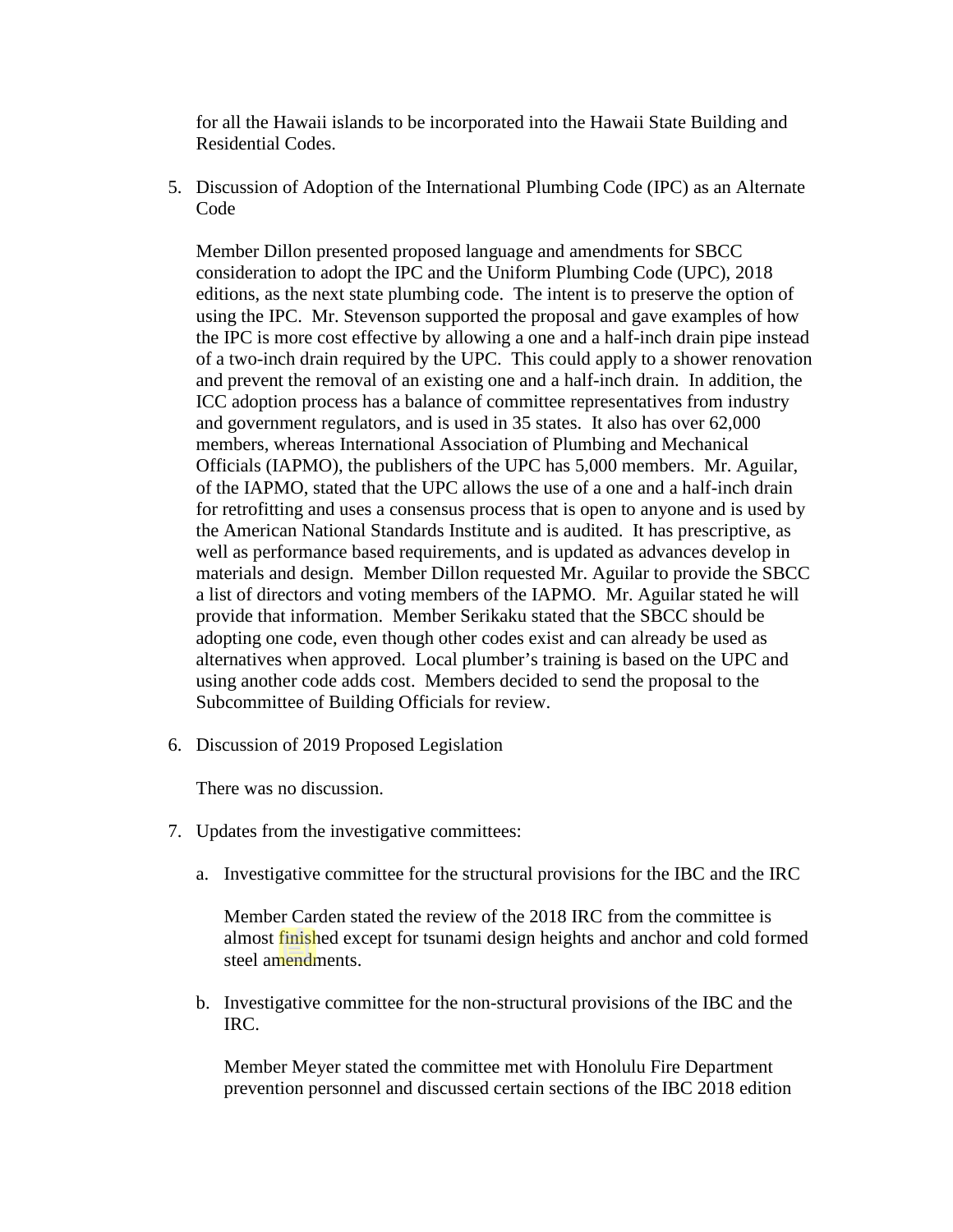that may be of concern to the fire department and may conflict with the state fire code. These include energy storage systems, medical gas systems, higher education (college) labs, and integrated fire protection systems testing. It appears that the IBC and IRC 2018 edition amendments will be very similar to the 2015 editions. It was decided to form an investigative committee to formulate recommendations for swimming pool provisions based on the International Existing Building Code and other swimming pool requirements. Committee members will include Rick Meyer, Gary Lum, Mark Kennedy and Hugo Aguilar.

c. Investigative committee for the International Energy Conservation Code (IECC)

Chair stated that the latest edition of the American Society of Heating, Refrigerating, and Air-Conditioning Engineers standard revised the residential requirements that included a fifty percent increase in energy efficiency and electric vehicle charging capabilities. In 2018 there has been an eighty percent increase in electric vehicle sales. Chair is available to speak to any group or association on the IECC.

d. Investigative committee for the Uniform Plumbing Code

Member Serikaku stated that the amendments for the UPC 2018 edition is progressing. Appendices need to be specifically adopted to be included in the code.

e. Investigative committee for the Green Code

There was no update.

f. Investigative committee for the Mechanical Code

There was no update.

g. Investigative committee for the State Fire Code

Gary Lum stated that the committee is meeting on April 23-24, 2019, and will be finalizing its amendment package for the next state fire code that will be based on the National Fire Protection Association 1 Fire Code 2018 edition.

h. Investigative committee for the energy efficiency code coordination

Sehun Nakama is drafting the agenda for next meeting.

i. Investigative committee for the State Elevator Code